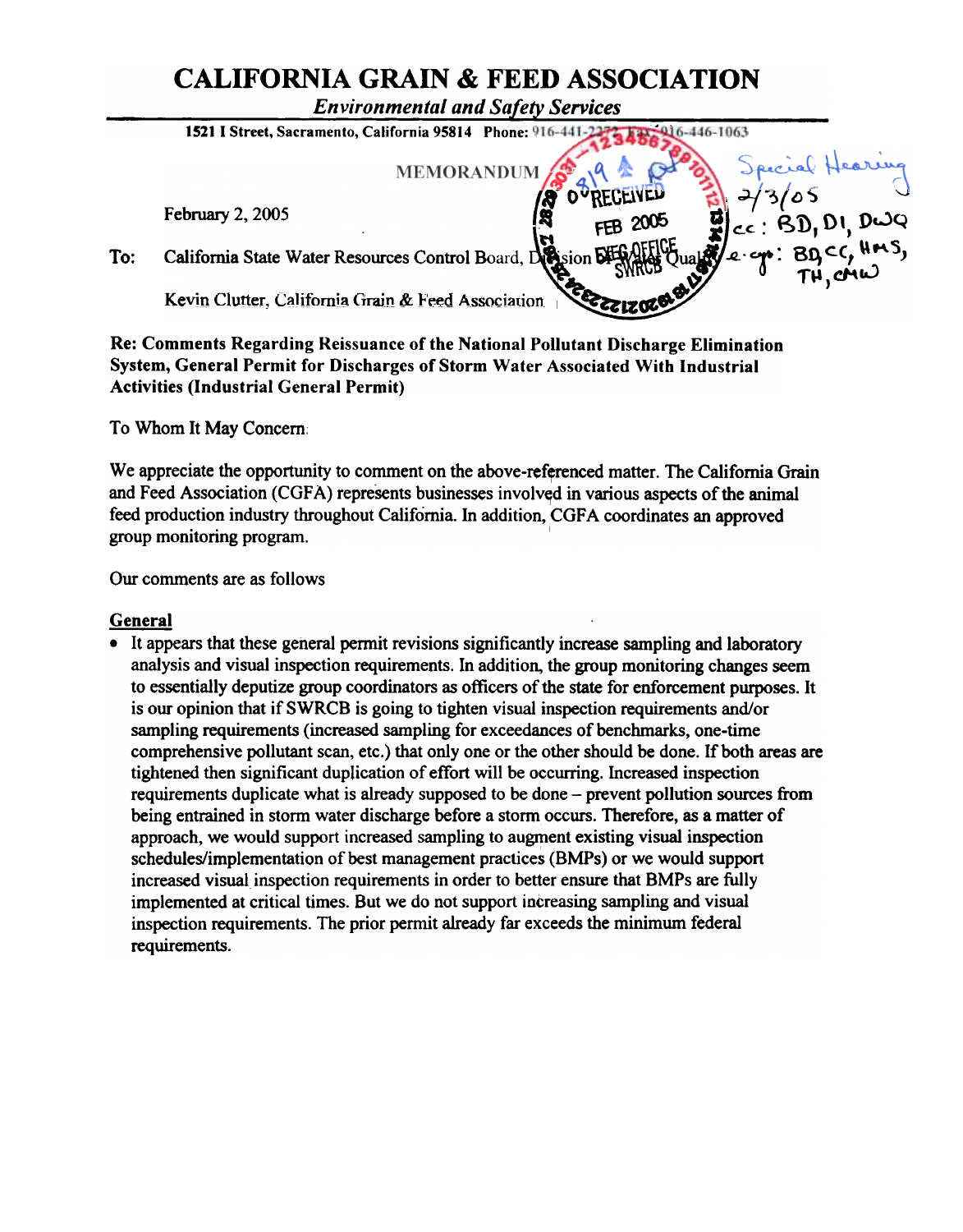## **Monitoring Program**

• We disagree with the new requirement for visual observations of each drainage area before each storm event. Due to the nature of our business and the sometimes unpredictability of weather patterns, we believe that this provision is impractical to implement or enforce. We support the other changes recommended for the monitoring program and believe that implementing those changes will be sufficient to achieve the objective intended here. If we implement this provision, there would be no purpose in an Annual Comprehensive Site Evaluation and the additional quarterly inspections that are added to this new permit. Our members struggle to have personnel available to comply with existing inspection and BMP requirements without adding inspections that duplicate the purpose of each other and are sometimes impossible to schedule.

#### Group Monitorine:

- We strongly disagree with automatically providing routine inspection reports to the Regional Boards. The reason is that we have been conducting visual observations and sample analysis for over 10 years. All of this information has been supplied to the Regional Boards in the annual reports and nothing appeared to get reviewed or addressed for many years. Therefore, we do not want to go through the exercise of submitting data so routinely that it becomes useless information to the Regional Boards and becomes a point of discontent with our members. However, we would support having the documentation available for the Regional Boards upon their request within the time frames specified in the proposal. In other words, we are willing to do the work, however we only want to supply it annually or sooner if someone specifically needs or wants the information. To simply supply the information for the sake of it is unacceptable.
- General comment about group monitoring: We understand that some within the Regional Boards and many in the environmental community are strongly opposed to Group Monitoring We believe that the same virtues that led to the original establishment of Group Monitoring are still very real. While Group Monitoring has not been perfect, we can document that despite its pitfalls a greater degree of compliance has occurred within our industry due to Group Monitoring than would have occurred without it.

In addition, we have discontinued our group monitoring program for the reasons and concerns cited above. This is our indication that we do not believe the State Water Resources Board takes our concerns on this matter seriously. We are continuing to assist our members outside of the group monitoring program. However, since this general permit makes group coordinators more of an enforcer as opposed to a provider of technical assistance and education, we have chosen to work with our members in a manner that is consistent with the founding principles of group monitoring. If the intent of these changes is to capitalize on a lack of personnel resources and use the group coordinators to backfill enforcementresponsibilities of the state, we do support such an approach.